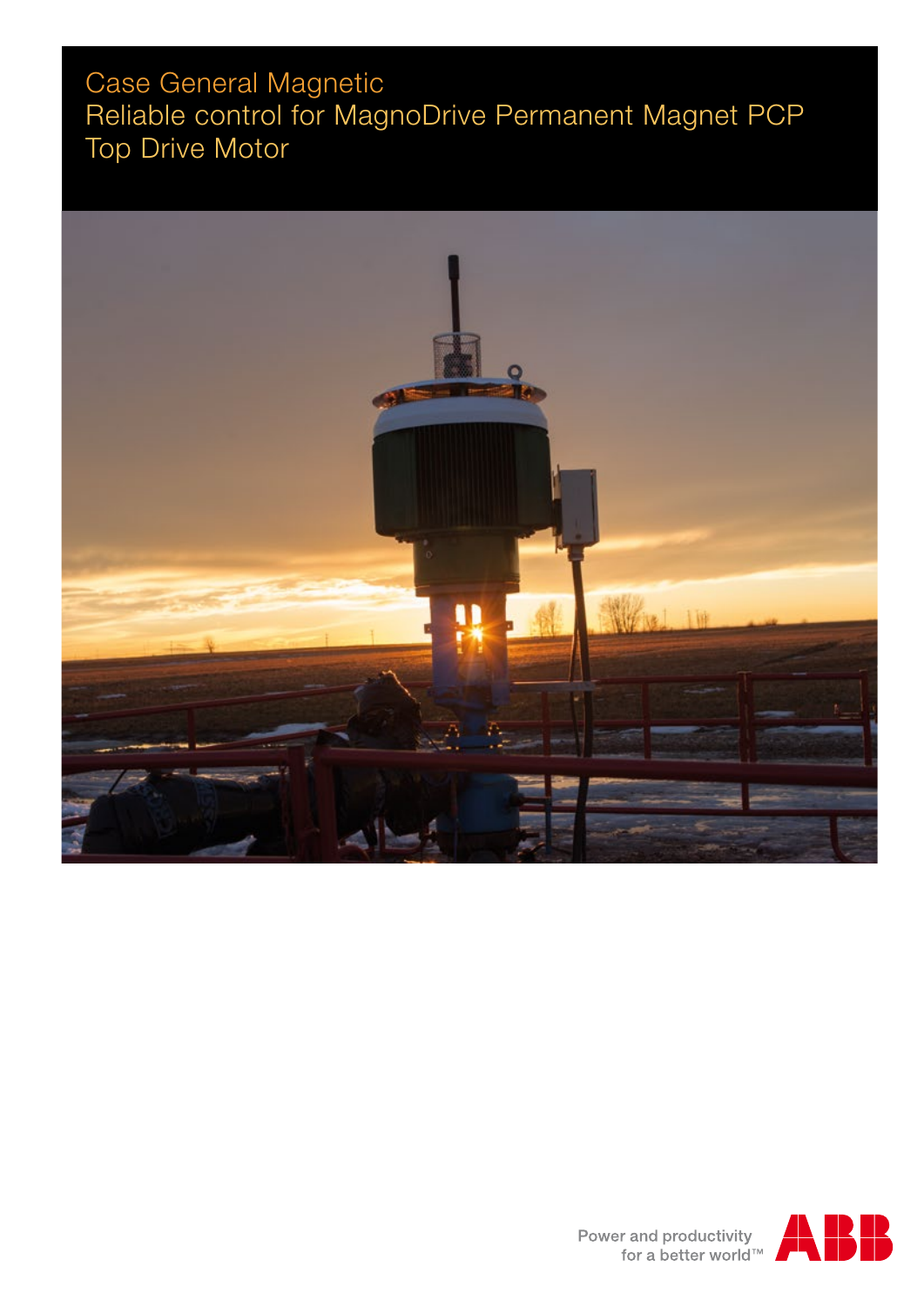



The ACS880 variable frequency drive solved the MagnoDrive performance problems at low rpms.

With a MagnoDrive and the appropriate VFD, the full torque envelope is available throughout the entire speed range.

| <b>Customer benefits</b>                                        |                                                                                              |
|-----------------------------------------------------------------|----------------------------------------------------------------------------------------------|
| Direct torque<br>control for<br>motor                           | Provides the full torque<br>envelop throughout the<br>entire speed range without<br>encoders |
| Accurate and<br>reliable motor<br>control down<br>to zero speed | Allows the motor to run<br>smoothly at low rpms                                              |
| Control<br>program for<br>artificial<br>lifting<br>applications | Allows oil field operators to<br>more easily manage their<br>pump portfolio                  |
| <b>Excellent</b><br>control of<br>permanent<br>magnet<br>motors | Helps provide<br>considerable energy<br>savings in oil production                            |

General Magnetic (GM) of Calgary, Alberta, Canada has developed a large 85-horsepower MagnoDrive Permanent Magnet PCP Top Drive Motor that drives progressive cavity pumps (PCP).

Though a permanent magnet motor is initially more expensive than a comparable induction motor, it utilizes significantly less energy, allowing the initial cost differential to be offset early in its life cycle.

In considering the positive benefits of the MagnoDrive, Al Duerr, GM founder and CEO, and Mayor of Calgary from 1989 to 2001 asks, "In the oil industry the challenge is how do you transform what tends to be financially-driven, shorter term thinking into a long term value proposition? What could operating costs be if we had an overall 10% reduction in electrical energy? How would that drive to the bottom line?"

## Full torque over the entire speed range

The main operational benefit of the MagnoDrive Permanent Magnet Top Drive over the conventional PCP drive is that the speed and torque envelop is available throughout the entire speed range; able to run full torque at 30 rpm, at 450 rpm, and anywhere in between, with approximately equal efficiency.

The vast majority of conventional PCP drives use AC induction motors. They have very good efficiency from 70% to 110% of their rated speed, but outside those speed ranges there are significant challenges. Permanent magnet motors are able to produce higher torque than the same size induction motors, providing greater operating efficiency.

The operating component of a MagnoDrive that enables the motor to run at any speed and torque within its operating envelope is a variable frequency drive (VFD) (also known as a variable speed drive (VSD)). A VFD is typically programmed to manage all possible situations, providing the advanced supervisory control that determines when to stop and start the motor, how fast it should go under varying loads, and how to most efficiently operate within any torque limits.

# Finding the right variable frequency drive

Not all VFDs are created equally and some applications are more demanding than others. It is critically important to find the best brand and model for a specific application.

In the development stages of their MagnoDrive, General Magnetic noticed a problem when conducting field tests with an initial VFD it had selected.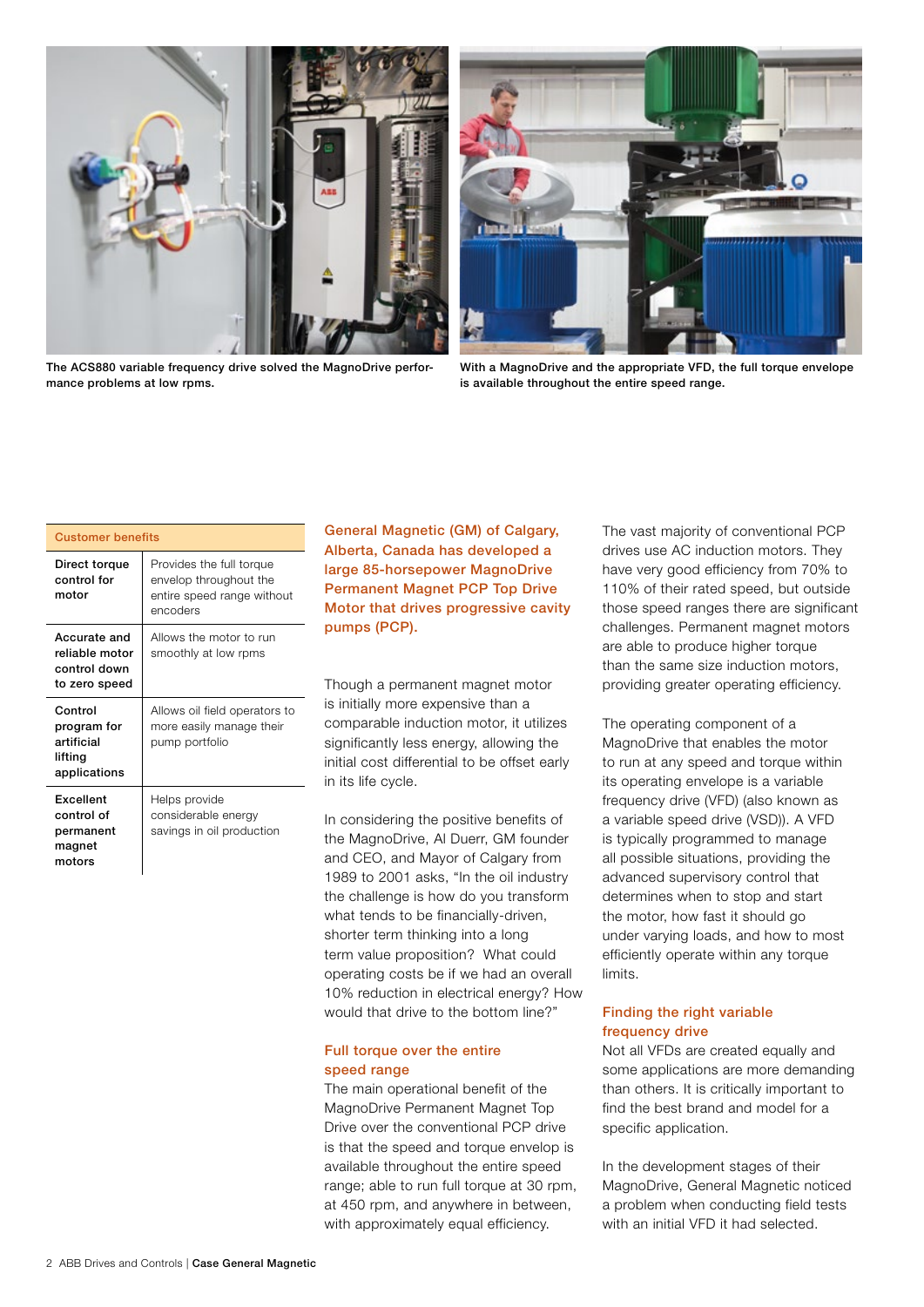

MagnoDrives utilize significantly less energy than conventional motors, providing 10% savings on the single largest operating expense for oil field owners.



Aaron Brassard, GM vice president of engineering and development: "While we are officially drive agnostic and want to enable customers to use any manufacturer's VFD they might prefer, I really like the ABB ACS880. If I had one choice, that would be the drive that I would use. It's a fabulous VFD."

"We were using a leading manufacturer's drive, and we were having some tuning issues. Our field test crew noticed that the MagnoDrive didn't run very well between 70 and 150 rpm. It would start to get some strange vibrations, become unstable and the VFD would lose control," said Aaron Brassard, GM vice president of engineering and development.

"We especially had problems at low rpms, which are where PCP operators typically want to run, between 100 and 150 rpm. So if the system doesn't run really well at that speed, it is a pretty big problem."

#### The ABB variable frequency drive

In search of a VFD more compatible with the MagnoDrive and the PCP application, GM contacted ABB.

ABB visited GM, did some research, and in early 2014 offered to provide a test ACS880 to see if the new VFD could provide the required performance upgrades.

"During our testing we had it running at all speeds and torques the afternoon that it arrived. It required a very tiny little tweak, and, in essence, it was basically perfect from day one." said Brassard.

"So this is when we moved to the ACS880. The low rpm issue was not a problem with the ABB drive. We have put out somewhere between 8 and 12 systems since working with ABB and we haven't had a single field call."

### A very bright future

Speaking of the future prospects for General Magnetic's PM Top Drive, Duerr concludes, "We have had growing interest within the industry because the operators and field engineers have found that our permanent magnet motors with the ABB VFDs allow them to manage complex wells in a way that they couldn't before."



Al Duerr, GM founder and CEO

"There is a need for the energy industry to up its game, and I'm excited that General Magnetic can make a significant, long term bottom line impact while also lessening the environmental footprint. When you consider electrical energy consumption, that's the biggest single operating cost for energy companies trying to get oil out of the ground."